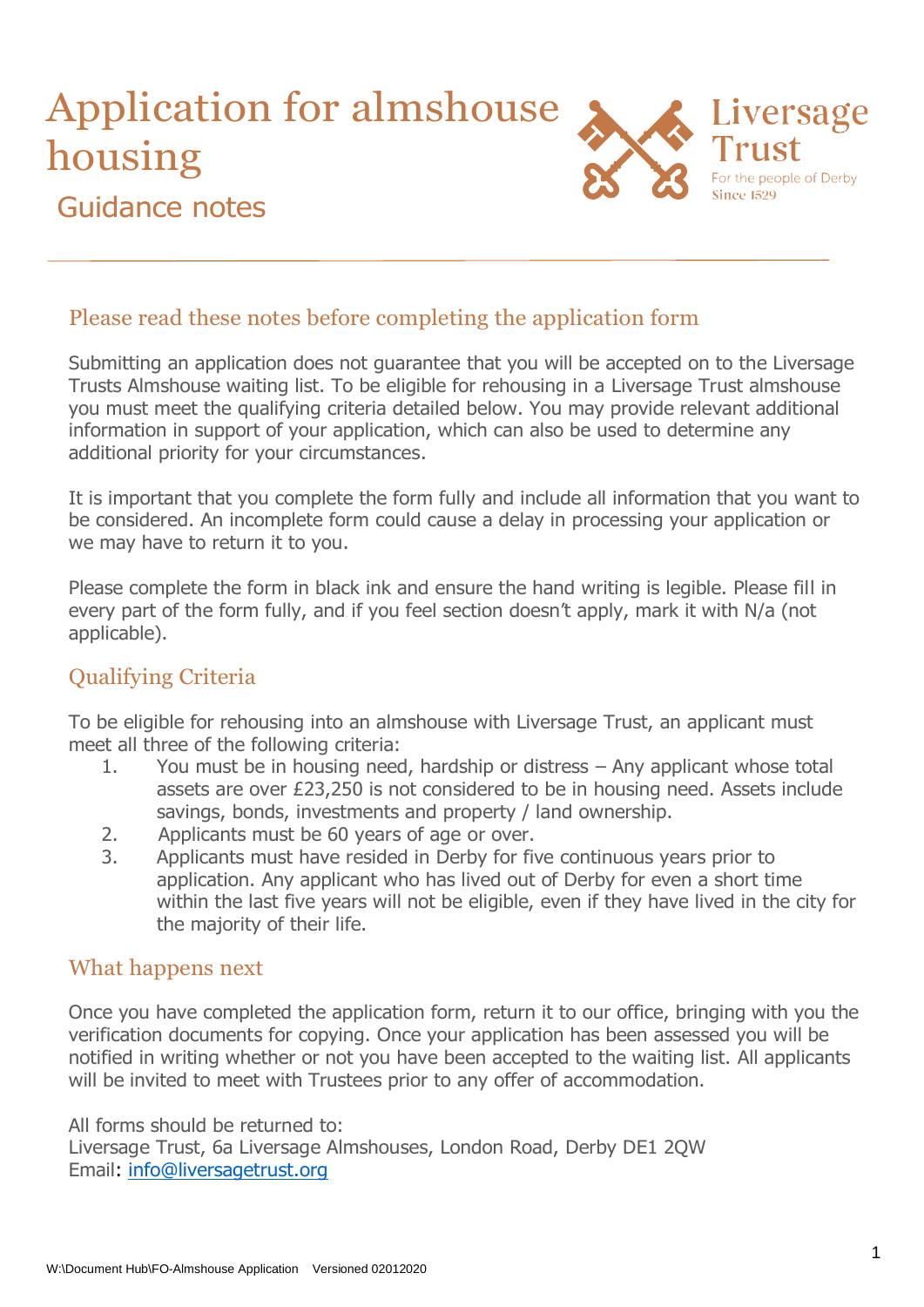# Document Checklist

Please send us ALL of the documents that apply to you and any other applicant. Please note that some documentation may cover more than one area; in which instance, please provide one copy only, per person.

Failure to provide all documentation will prevent us from registering your application.

| Right to rent:                                                                                                                                                                 |     |
|--------------------------------------------------------------------------------------------------------------------------------------------------------------------------------|-----|
| Each applicant must have citizenship in an EU country, or limited, indefinite or<br>exceptional leave to remain in he UK, with access to public funds.                         | l 1 |
| Please provide a copy of each applicant's passport or UK Birth certificate.                                                                                                    |     |
| <b>National Insurance number:</b>                                                                                                                                              |     |
| Please provide a recent payslip, N.I. card, benefit letter, HMRC document or<br>any other official document that shows a N.I. number for each applicant.                       | ❏   |
| Proof of age:                                                                                                                                                                  |     |
| You may have already provided this on your "Right to rent" documentation                                                                                                       | l 1 |
| <b>Proof of address:</b>                                                                                                                                                       |     |
| Please provide proof that you have been resident in Derby for the last 5<br>years continuously.                                                                                | ப   |
| This can be a Bank Statement, Utility Bill or any other official document with<br>a name, address and a date on it.                                                            |     |
| Proof of savings / Financial circumstances:                                                                                                                                    |     |
| Please provide copies of the last three months statements, for any bank or<br>building society accounts, bonds or investments.                                                 | П   |
| If you own a property, please also include a property valuation and / or<br>mortgage statement, as appropriate.                                                                |     |
| <b>Proof of benefits:</b>                                                                                                                                                      |     |
| Please provide copies of any government benefits, allowances or pensions that<br>each applicant receives.                                                                      | □   |
| Supporting information                                                                                                                                                         |     |
| Please provide any independent evidence or information in support<br>of additional priority for your application.<br>E.g. letter from a medical professional or social worker. | ப   |
| <b>Tenancy agreement:</b>                                                                                                                                                      |     |
| If you have a signed tenancy agreement, licence, a rent book or other<br>agreement for the property you are renting, please provide us with a copy.                            | l 1 |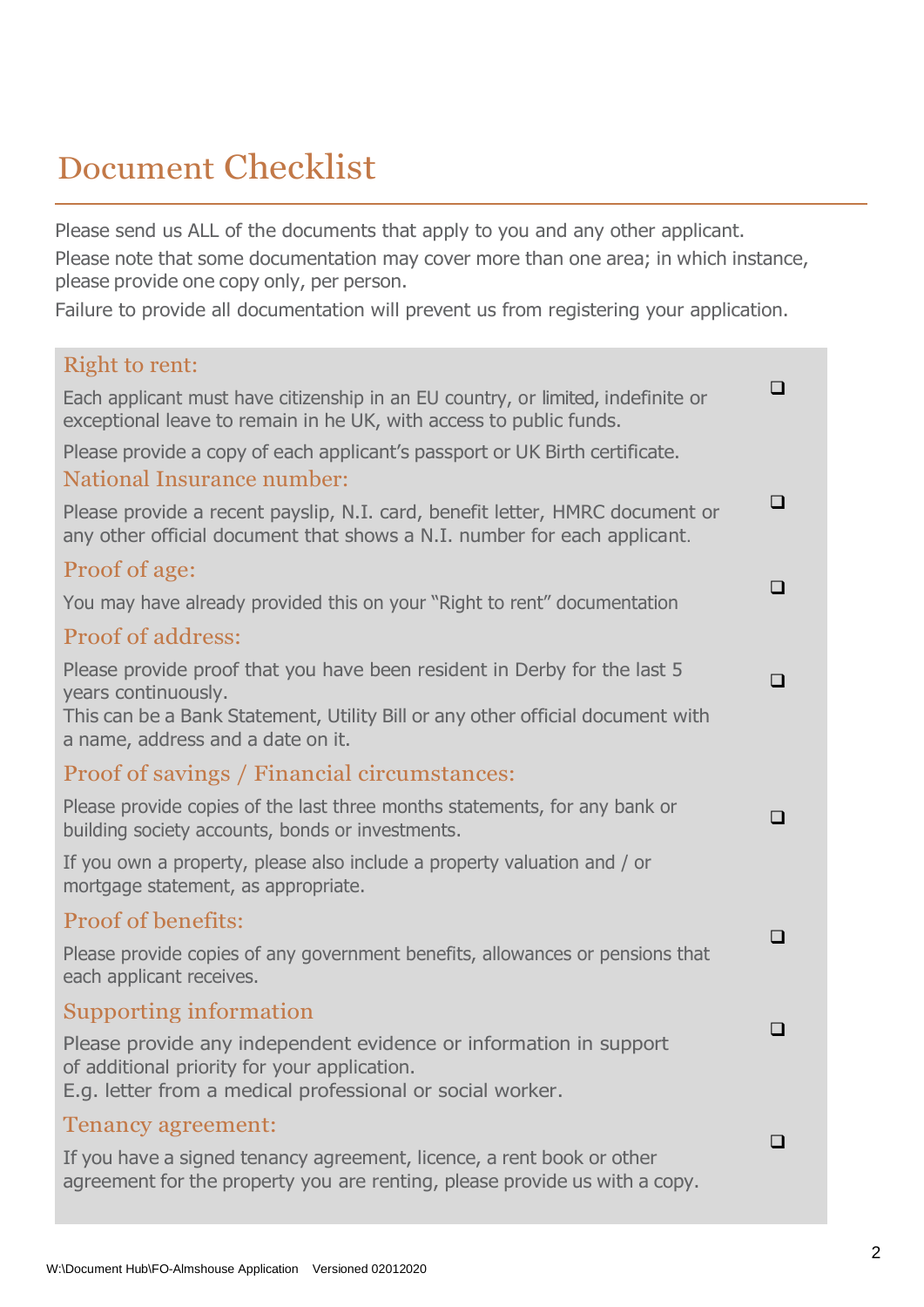

## Application for Almshouse Housing

The Liversage Trust provides almshouses for people aged 60 years and over, who are in need, hardship or distress as a consequence of their current housing situation. A weekly visiting service and emergency call alarm is available. Residents occupy homes as a beneficiary of the Charity, not as a tenant, and weekly sums payable are regarded as maintenance contributions, not rent.

If you would like to be considered for one of our properties and meet current eligibility criteria, please complete this form, referring to the guidance notes provided; this details the information and supporting evidence that we require to process your application quickly. Wherever necessary, please continue any section on a separate sheet of paper and submit this with the form.

| 1. Applicant's personal details |                                                                     |               |  |
|---------------------------------|---------------------------------------------------------------------|---------------|--|
| Applicant's name                | Date of birth:                                                      |               |  |
| (including title):              | N.I. number:                                                        |               |  |
| Joint applicant's name          | Date of birth:                                                      |               |  |
| (including title):              | N.I. number:                                                        |               |  |
| Applicant's current<br>address: |                                                                     |               |  |
| Time at address:                | Postcode                                                            |               |  |
| Mobile phone:                   | Home<br>phone:                                                      |               |  |
| Email Address:                  |                                                                     |               |  |
|                                 | List anyone who lives with you now and will not be moving with you: |               |  |
| Name:                           | Relationship:                                                       |               |  |
| Name:                           |                                                                     | Relationship: |  |
| Name:                           |                                                                     | Relationship: |  |
| Name:                           | Relationship:                                                       |               |  |
|                                 |                                                                     |               |  |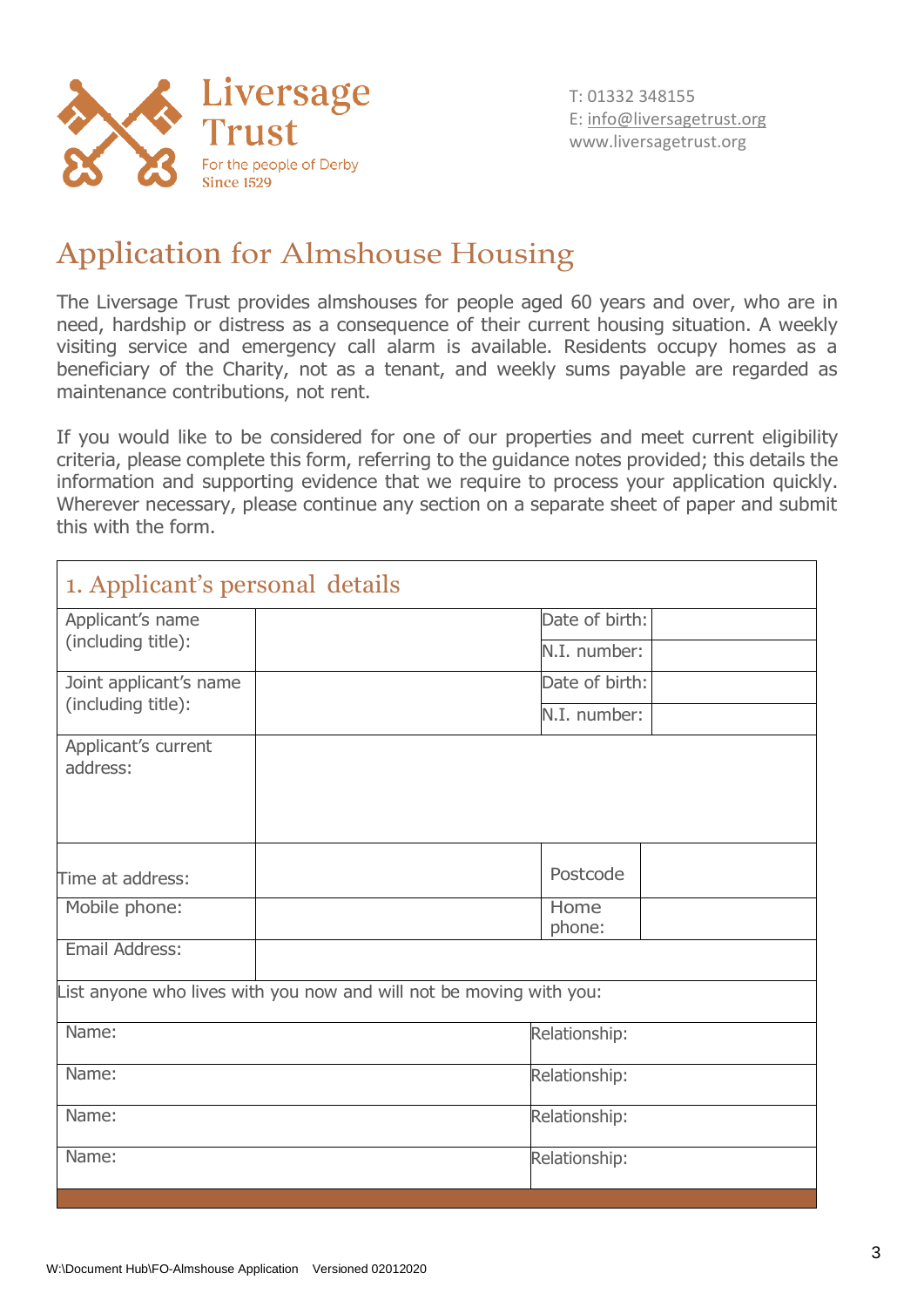| 2. Previous addresses over the last 5 years                                                                                                                                                  |                        |          |                              |                 |
|----------------------------------------------------------------------------------------------------------------------------------------------------------------------------------------------|------------------------|----------|------------------------------|-----------------|
| Full address including postcode                                                                                                                                                              | Dates of<br>occupation | address. | If rented, landlord name and |                 |
|                                                                                                                                                                                              |                        |          |                              |                 |
|                                                                                                                                                                                              |                        |          |                              |                 |
|                                                                                                                                                                                              |                        |          |                              |                 |
|                                                                                                                                                                                              |                        |          |                              |                 |
| 3. About you                                                                                                                                                                                 |                        |          |                              |                 |
| Do you own a pet                                                                                                                                                                             |                        |          | Yes $\square$                | No <sub>1</sub> |
| Do you own a vehicle                                                                                                                                                                         |                        |          | Yes $\square$                | No <sub>1</sub> |
| Are you related to any existing Liversage Trust resident, employee<br>or Trustee?                                                                                                            |                        |          | Yes $\Box$                   | No <sub>1</sub> |
| Do you own any property or land, either in the UK or abroad?                                                                                                                                 |                        |          | Yes $\Box$                   | No <sub>1</sub> |
| Do you have more than £23,500 in savings or assets?                                                                                                                                          |                        |          | Yes $\square$                | No <sub>1</sub> |
| Do you have criminal convictions which have not been spent<br>under the terms of the Rehabilitation of Offenders Act 1974?                                                                   |                        |          | $Yes \square$                | No <sub>1</sub> |
| Have you ever been evicted from a rented property or had legal<br>action taken against your tenancy?                                                                                         |                        |          | Yes $\square$                | No <sub>1</sub> |
| Answering yes to any of these questions, does not always mean that you will be excluded from<br>the waiting list. If you have answered yes to any of the above, please give further details: |                        |          |                              |                 |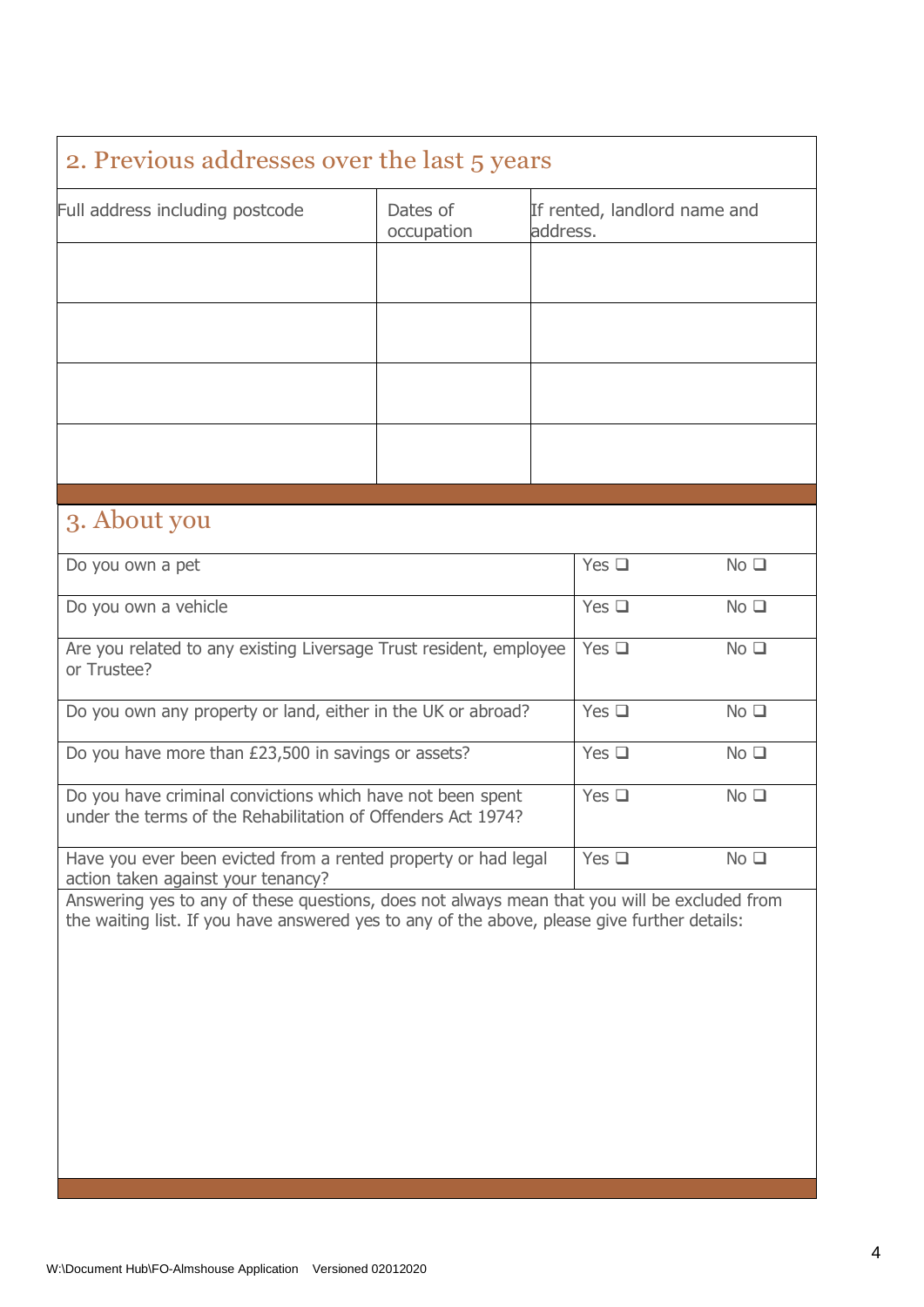| 4. Where you live now                                                                                                    |            |                                |                                                   |  |
|--------------------------------------------------------------------------------------------------------------------------|------------|--------------------------------|---------------------------------------------------|--|
| Please tick which apply:<br>Bungalow $\square$<br>House $\square$<br>Flat                                                |            | Shared accommodation $\square$ | Caravan / Mobile Home $\square$                   |  |
| How many bedrooms are in your home?                                                                                      |            | First)                         | If you live in a flat, which floor? (ie; Ground / |  |
| Do you:<br>Own your home $\square$<br>Live with family $\square$<br>Live with friends $\Box$<br>Rent your home $\square$ |            | Sofa surfing $\square$         | Other $\Box$ Please state below                   |  |
| If you rent your current home:                                                                                           |            |                                |                                                   |  |
| Landlord's name, address and<br>telephone number.                                                                        |            |                                |                                                   |  |
| Please note we will contact your<br>current landlord for a reference                                                     |            |                                |                                                   |  |
| How much is your current rent? (state<br>weekly ormonthly)                                                               |            |                                |                                                   |  |
| Is your rent paid up to date?                                                                                            | Yes $\Box$ | No <sub>Q</sub>                |                                                   |  |
| If no, please state the amount owed and<br>the reason for arrears                                                        |            |                                |                                                   |  |
| If you own your current home:                                                                                            |            |                                |                                                   |  |
| What is the estimated value?                                                                                             |            |                                |                                                   |  |
| How much equity do you have in the<br>property?                                                                          |            |                                |                                                   |  |
| What is your estimated timescale for<br>moving and your plans for the owned<br>property?                                 |            |                                |                                                   |  |
|                                                                                                                          |            |                                |                                                   |  |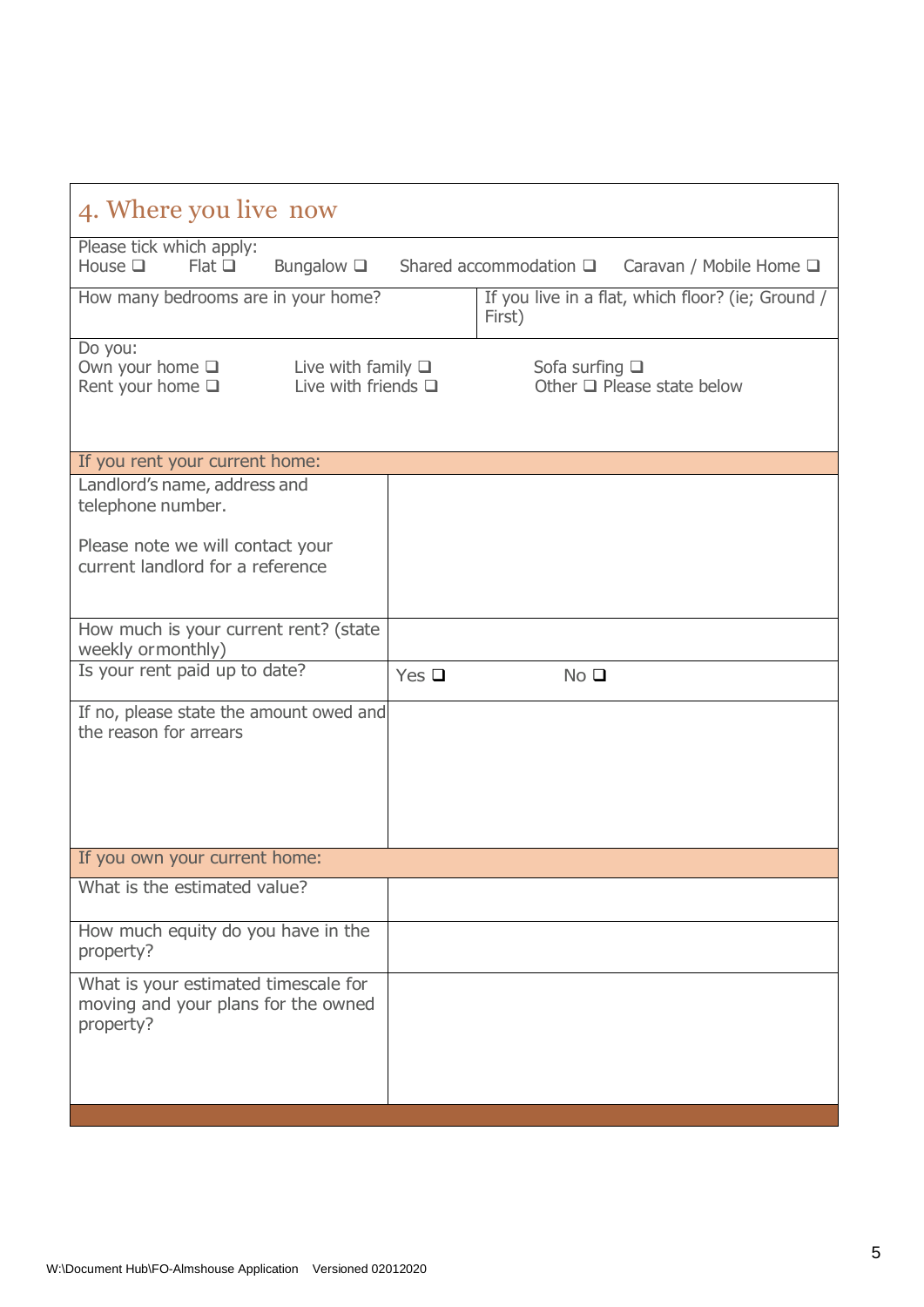## 5. Have you applied to anyone else for re-housing

If yes, please tell us who:

If no, please tellus why not:

## 6. Why you want to move

Please give us as much information as possible to support your application. Include any health or social reasons (continue on a separate sheet if necessary):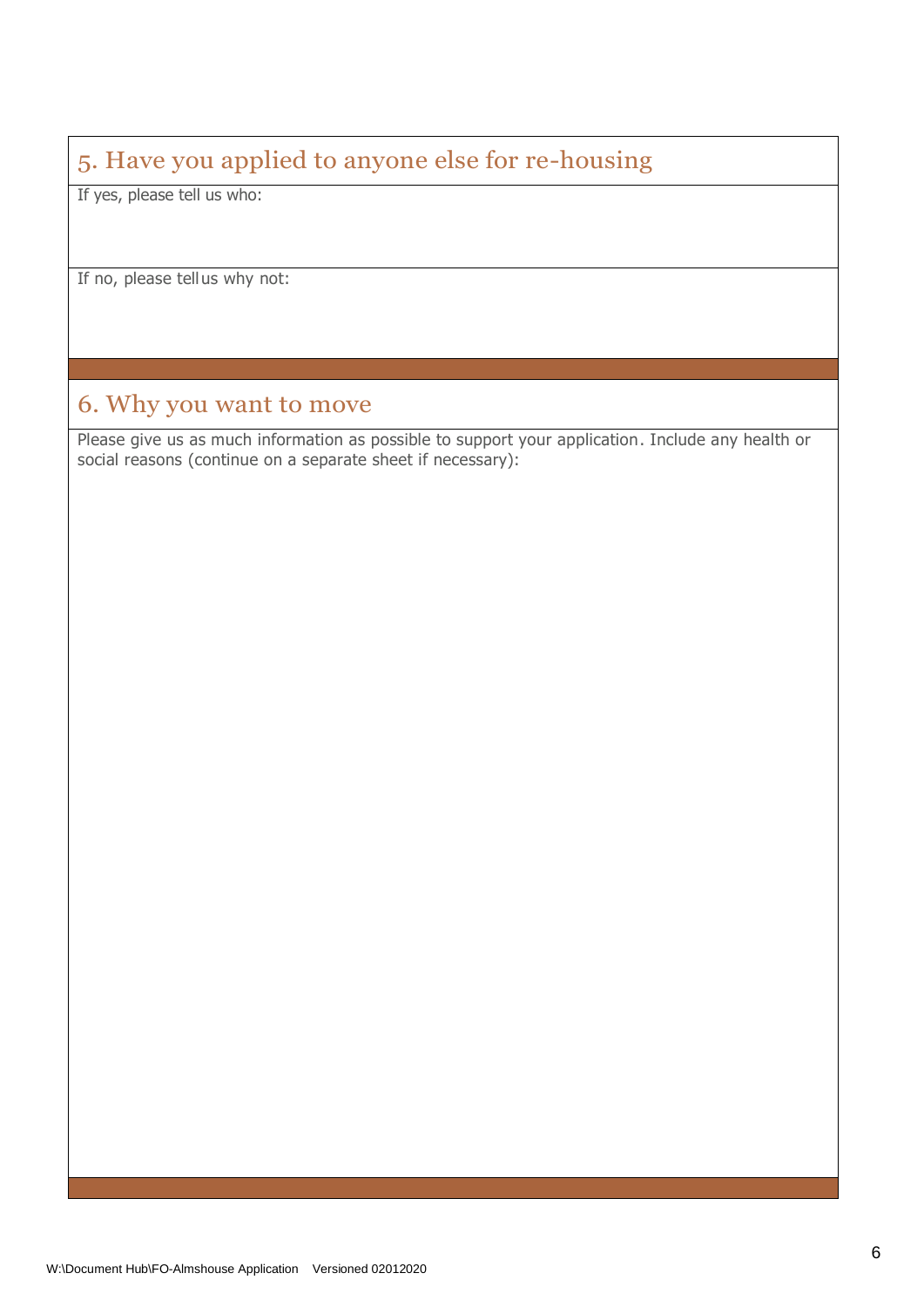| 7. Where you want to move to                                                     |                |                                 |                                            |
|----------------------------------------------------------------------------------|----------------|---------------------------------|--------------------------------------------|
| Estate:                                                                          | Property type: |                                 | Please tick all that you would<br>consider |
| <b>Arthur Hind Close</b>                                                         |                | 1 bed bungalow                  | □                                          |
|                                                                                  | 2 bed house    |                                 | □                                          |
| Nottingham Road                                                                  | 2 bed house    |                                 | ∩                                          |
|                                                                                  | 2 bed flat     |                                 | □                                          |
| London Road                                                                      | 1 bed house    |                                 | ◻                                          |
|                                                                                  |                | 1 bed bungalow                  | □                                          |
| Franchise Street /<br>Drewry Lane                                                |                | 1 bed bungalow                  | $\Box$                                     |
|                                                                                  | 1 bed flat     |                                 | ◻                                          |
|                                                                                  | 2 bed flat     |                                 | $\Box$                                     |
|                                                                                  | 3 bed house    |                                 | ◻                                          |
|                                                                                  |                |                                 |                                            |
| 8. Financial circumstances                                                       |                |                                 |                                            |
|                                                                                  |                | You                             | Your partner                               |
| If you still work:                                                               |                |                                 |                                            |
| Who is your employer?                                                            |                |                                 |                                            |
| What are your average earnings?                                                  |                | £                               | £                                          |
|                                                                                  |                | Weekly/fortnightly/monthly      | Weekly/fortnightly/monthly                 |
| If you receive benefits:                                                         |                |                                 |                                            |
| How much housing benefit or<br>Universal Credit housing costs do you<br>receive? |                | £<br>Weekly/fortnightly/monthly | £<br>Weekly/fortnightly/monthly            |
| Does this cover the full or partial<br>amount of your rent?                      |                |                                 |                                            |
| What other benefits do you receive?<br>(list all that you currently receive)     |                |                                 |                                            |
|                                                                                  |                | £                               | £                                          |
|                                                                                  |                | Weekly/fortnightly/monthly      | Weekly/fortnightly/monthly                 |
|                                                                                  |                | £                               | £                                          |
|                                                                                  |                | Weekly/fortnightly/monthly      | Weekly/fortnightly/monthly                 |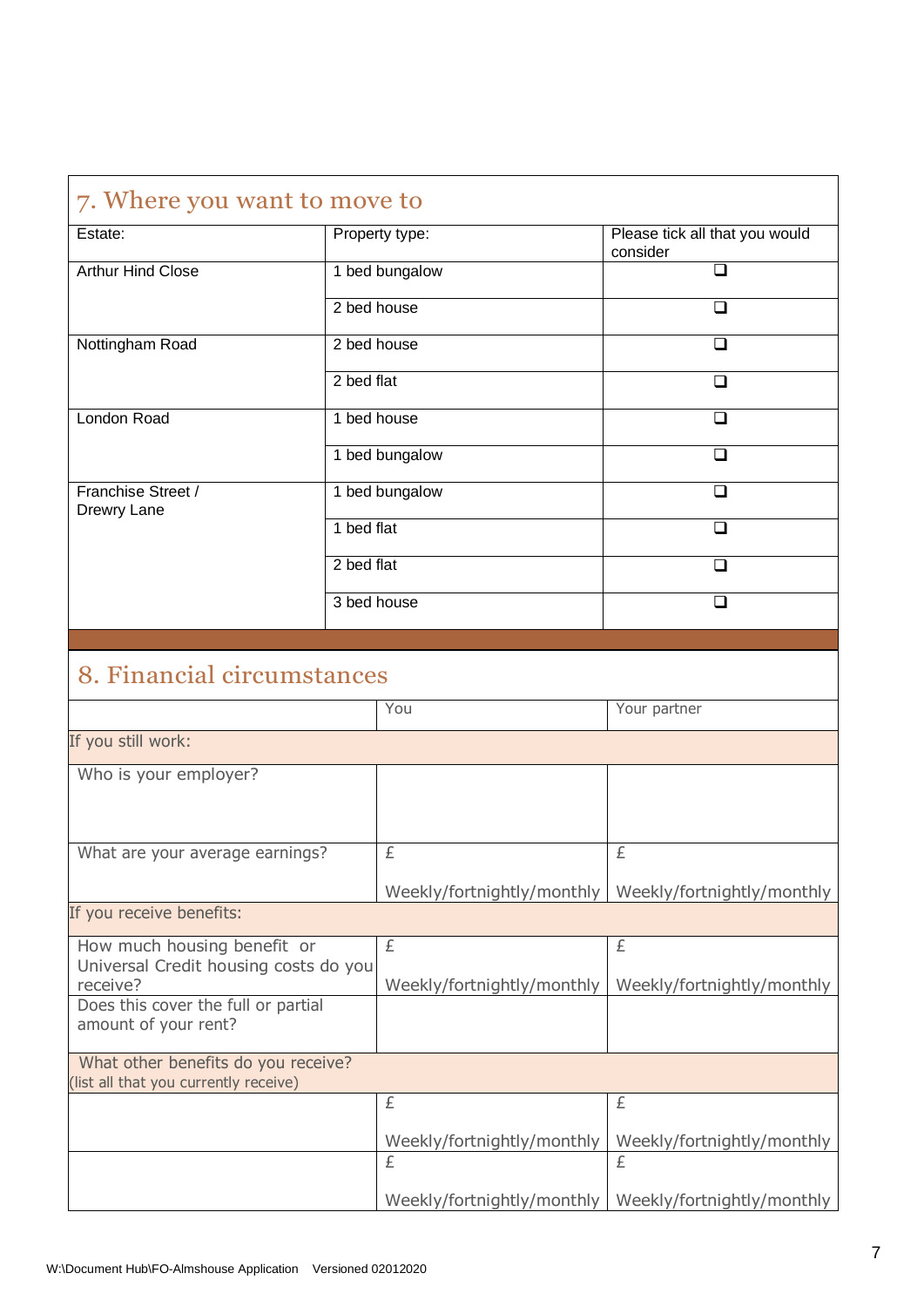|                                                                       |               | £                          |                            | £ |                                                                                                 |
|-----------------------------------------------------------------------|---------------|----------------------------|----------------------------|---|-------------------------------------------------------------------------------------------------|
|                                                                       |               |                            | Weekly/fortnightly/monthly |   | Weekly/fortnightly/monthly                                                                      |
| How much state pension do you                                         |               | £                          |                            | £ |                                                                                                 |
| receive? (if applicable)                                              |               |                            | Weekly/fortnightly/monthly |   | Weekly/fortnightly/monthly                                                                      |
| How much private pension do you                                       |               | £                          |                            | £ |                                                                                                 |
| receive? (if applicable)                                              |               |                            | Weekly/fortnightly/monthly |   | Weekly/fortnightly/monthly                                                                      |
| Total of any other regular income                                     |               | £                          |                            | £ |                                                                                                 |
| (Eg: Income from rental or holiday<br>properties)                     |               | Weekly/fortnightly/monthly |                            |   | Weekly/fortnightly/monthly                                                                      |
|                                                                       |               |                            |                            |   |                                                                                                 |
| Total savings and / or investments                                    |               | £                          |                            | £ |                                                                                                 |
|                                                                       |               |                            |                            |   |                                                                                                 |
|                                                                       |               |                            |                            |   |                                                                                                 |
|                                                                       |               |                            |                            |   |                                                                                                 |
| Please state value of any other<br>assets                             |               | £                          |                            | £ |                                                                                                 |
| (eg second property, land owned,                                      |               |                            |                            |   |                                                                                                 |
| motor home, static caravan)                                           |               |                            |                            |   |                                                                                                 |
|                                                                       |               |                            |                            |   |                                                                                                 |
|                                                                       |               |                            |                            |   |                                                                                                 |
| 9. Next of kin                                                        |               |                            |                            |   |                                                                                                 |
| $1 - Name$ :                                                          | Relationship: |                            | Address:                   |   | Telephone:                                                                                      |
|                                                                       |               |                            |                            |   |                                                                                                 |
|                                                                       |               |                            |                            |   |                                                                                                 |
|                                                                       |               |                            |                            |   |                                                                                                 |
| $2 - Name$ :                                                          | Relationship: |                            | Address:                   |   | Telephone:                                                                                      |
|                                                                       |               |                            |                            |   |                                                                                                 |
|                                                                       |               |                            |                            |   |                                                                                                 |
|                                                                       |               |                            |                            |   |                                                                                                 |
| 10. References                                                        |               |                            |                            |   |                                                                                                 |
| related to you, the second should be your current or former landlord. |               |                            |                            |   | Please provide two referees. One should be someone who has known you for three years but is not |
|                                                                       |               |                            |                            |   |                                                                                                 |
| Reference One:                                                        |               |                            | Reference Two:             |   |                                                                                                 |
|                                                                       |               |                            |                            |   |                                                                                                 |
| Name:                                                                 |               |                            | Name:                      |   |                                                                                                 |
|                                                                       |               |                            |                            |   |                                                                                                 |
| Address:                                                              |               |                            | Address:                   |   |                                                                                                 |
|                                                                       |               |                            |                            |   |                                                                                                 |
|                                                                       |               |                            |                            |   |                                                                                                 |
| Telephone:                                                            |               |                            | Telephone:                 |   |                                                                                                 |